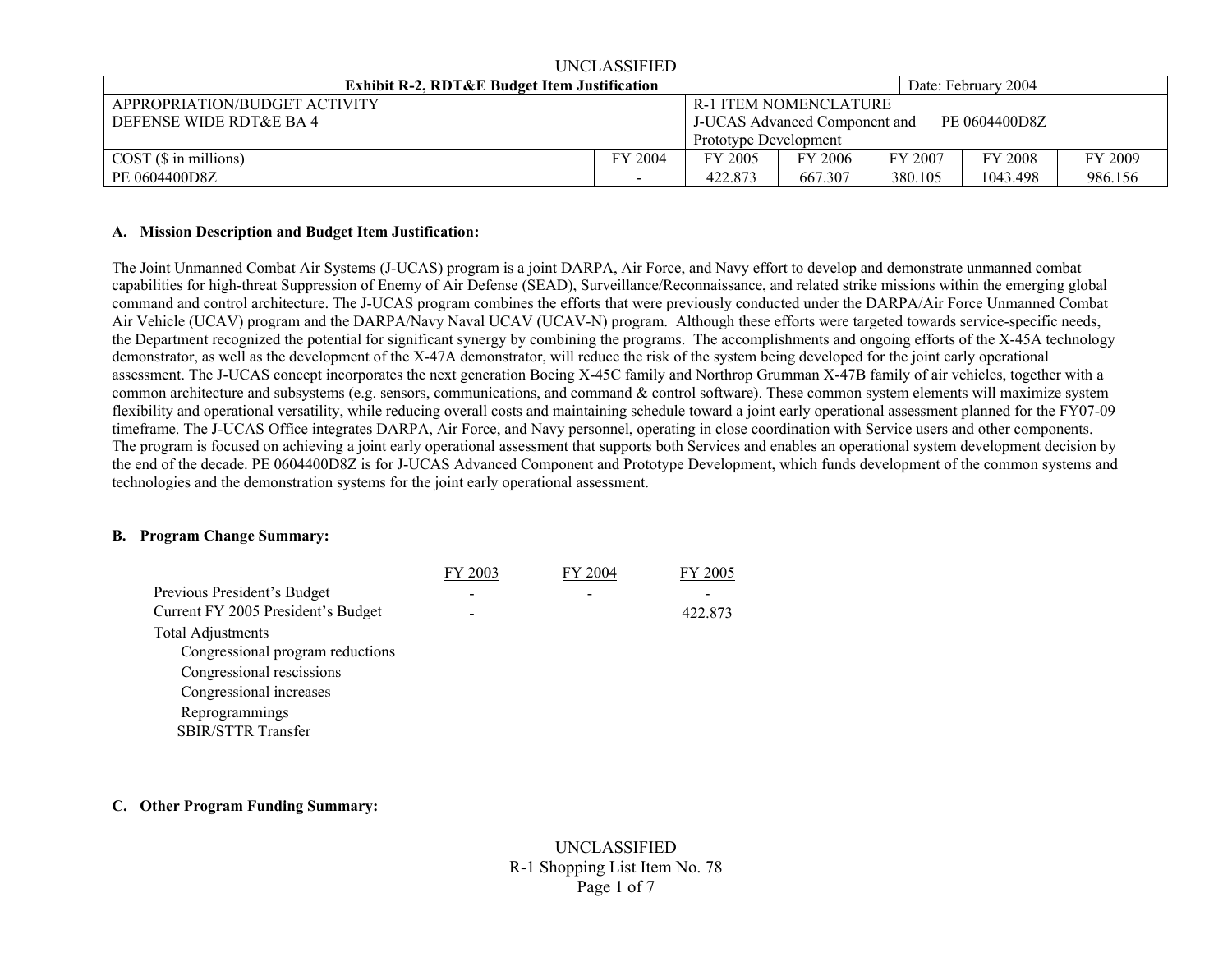|                        |                          | UNCLASSIFIED |         |  |  |  |  |  |  |  |
|------------------------|--------------------------|--------------|---------|--|--|--|--|--|--|--|
|                        | FY 2003                  | FY 2004      | FY 2005 |  |  |  |  |  |  |  |
| PE 0603400D8Z, OSD     |                          |              | 284.617 |  |  |  |  |  |  |  |
| PE 0603114N, Navy      | $\overline{\phantom{0}}$ | 117.865      |         |  |  |  |  |  |  |  |
| PE 0604731F, Air Force | $\overline{\phantom{0}}$ | 174.449      |         |  |  |  |  |  |  |  |
| PE 0207256F, Air Force | $\overline{\phantom{0}}$ | 2.305        |         |  |  |  |  |  |  |  |
| PE 0603285E, DARPA     |                          | 38.385       |         |  |  |  |  |  |  |  |

## **D. Acquisition Strategy:**

The J-UCAS Advanced Component and Prototype Development acquisition strategy is to build on the work being conducted under PE 0603400D8Z (J-UCAS Advanced Technology Development and Risk Reduction) and prove the operational value of the J-UCAS concept in the joint early operational assessment. The common architecture and subsystems will maximize system flexibility and operational versatility/interoperability.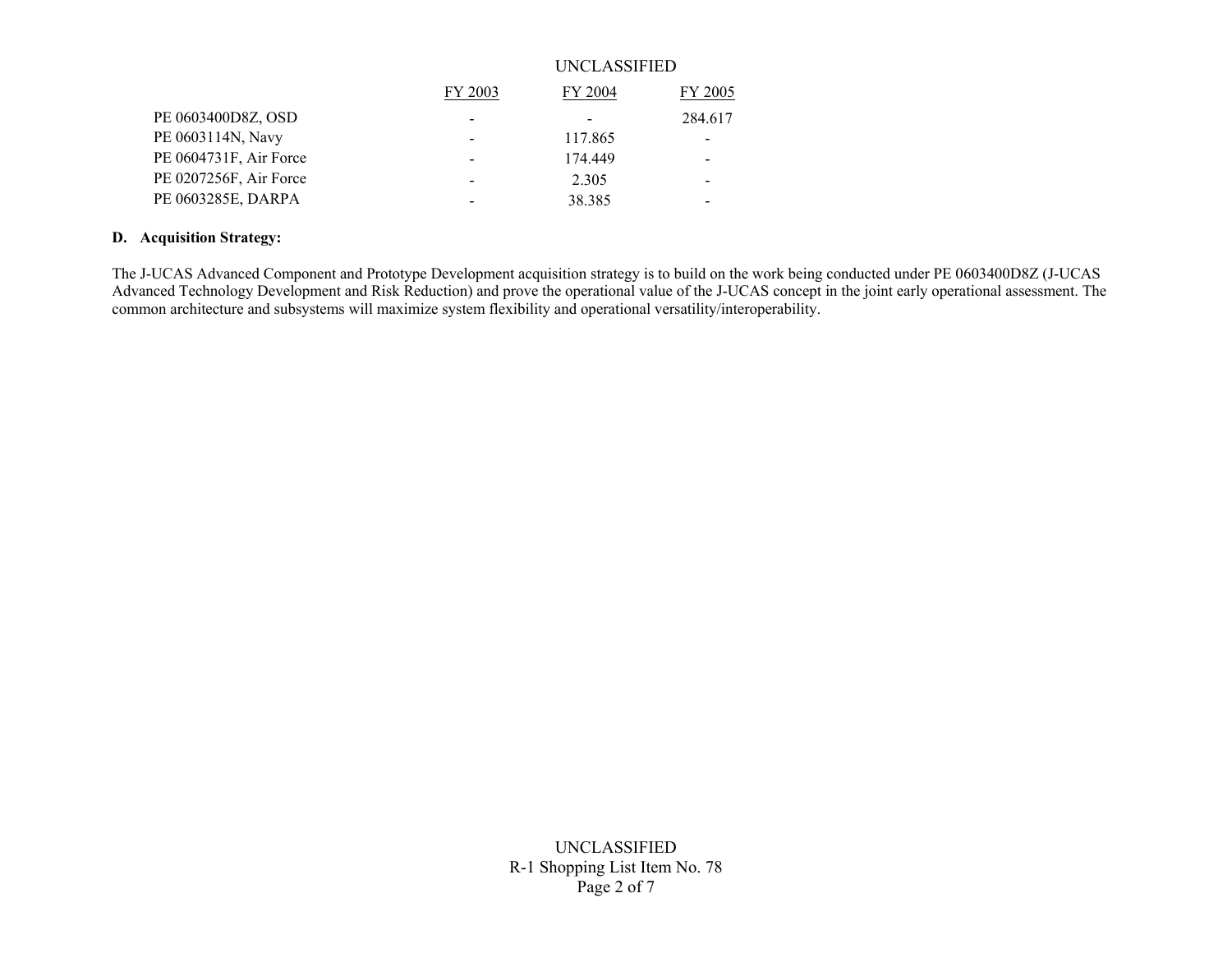|                               | <b>Exhibit R-2a, RDT&amp;E Budget Item Justification</b> | Date: February 2004                            |                              |         |                    |         |  |  |  |  |
|-------------------------------|----------------------------------------------------------|------------------------------------------------|------------------------------|---------|--------------------|---------|--|--|--|--|
| APPROPRIATION/BUDGET ACTIVITY |                                                          |                                                | <b>R-1 ITEM NOMENCLATURE</b> |         |                    |         |  |  |  |  |
| DEFENSE WIDE RDT&E BA4        |                                                          | PE 0604400D8Z<br>J-UCAS Advanced Component and |                              |         |                    |         |  |  |  |  |
|                               |                                                          | <b>Prototype Development</b>                   |                              |         |                    |         |  |  |  |  |
| COST(S in millions)           | 2004<br>FY.                                              | FY 2005                                        | FY 2006                      | FY 2007 | <sup>FY</sup> 2008 | FY 2009 |  |  |  |  |
| <b>J-UCAS</b>                 | 0.000                                                    | 422.873                                        | 667.307                      | 380.105 | 1043.498           | 986.156 |  |  |  |  |

#### **A. Mission Description and Budget Item Justification:**

The Joint Unmanned Combat Air Systems (J-UCAS) program is a joint DARPA, Air Force, and Navy effort to develop and demonstrate unmanned combat capabilities for high-threat Suppression of Enemy of Air Defense (SEAD), Surveillance/Reconnaissance, and related strike missions within the emerging global command and control architecture. The J-UCAS program combines the efforts that were previously conducted under the DARPA/Air Force Unmanned Combat Air Vehicle (UCAV) program and the DARPA/Navy Naval UCAV (UCAV-N) program. Although these efforts were targeted towards service-specific needs, the Department recognized the potential for significant synergy by combining the programs. The accomplishments and ongoing efforts of the X-45A technology demonstrator, as well as the development of the X-47A demonstrator, will reduce the risk of the system being developed for the joint early operational assessment. The J-UCAS concept incorporates the next generation Boeing X-45C family and Northrop Grumman X-47B family of air vehicles, together with a common architecture and subsystems (e.g. sensors, communications, and command & control software). These common system elements will maximize system flexibility and operational versatility, while reducing overall costs and maintaining schedule toward a joint early operational assessment planned for the FY07-09 timeframe. The J-UCAS Office integrates DARPA, Air Force, and Navy personnel, operating in close coordination with Service users and other components. The program is focused on achieving a joint early operational assessment that supports both Services and enables an operational system development decision by the end of the decade. PE 0604400D8Z is for J-UCAS Advanced Component and Prototype Development, which funds development of the common systems and technologies and the demonstration systems for the joint early operational assessment.

#### **B. Accomplishments/Planned Program**

|                                                       | 2003<br>-- | 2004<br>$\mathbf{r}$ | 2005<br>T T T             |
|-------------------------------------------------------|------------|----------------------|---------------------------|
| $\sim$<br>Accomplishment/F<br>Effort/Subtotal<br>Cost | 0.000      | 0.000(               | $\Omega$<br>100<br>422.01 |

Planned Program:

• Continue development of J-UCAS systems, specifically the Boeing X-45C and Northrop Grumman X-47B air vehicles as well as the common operating system and sensors.

•Prepare for joint early Operational Assessment (OA).

### **C. Other Program Funding Summary:**

# UNCLASSIFIED R-1 Shopping List Item No. 78 Page 3 of 7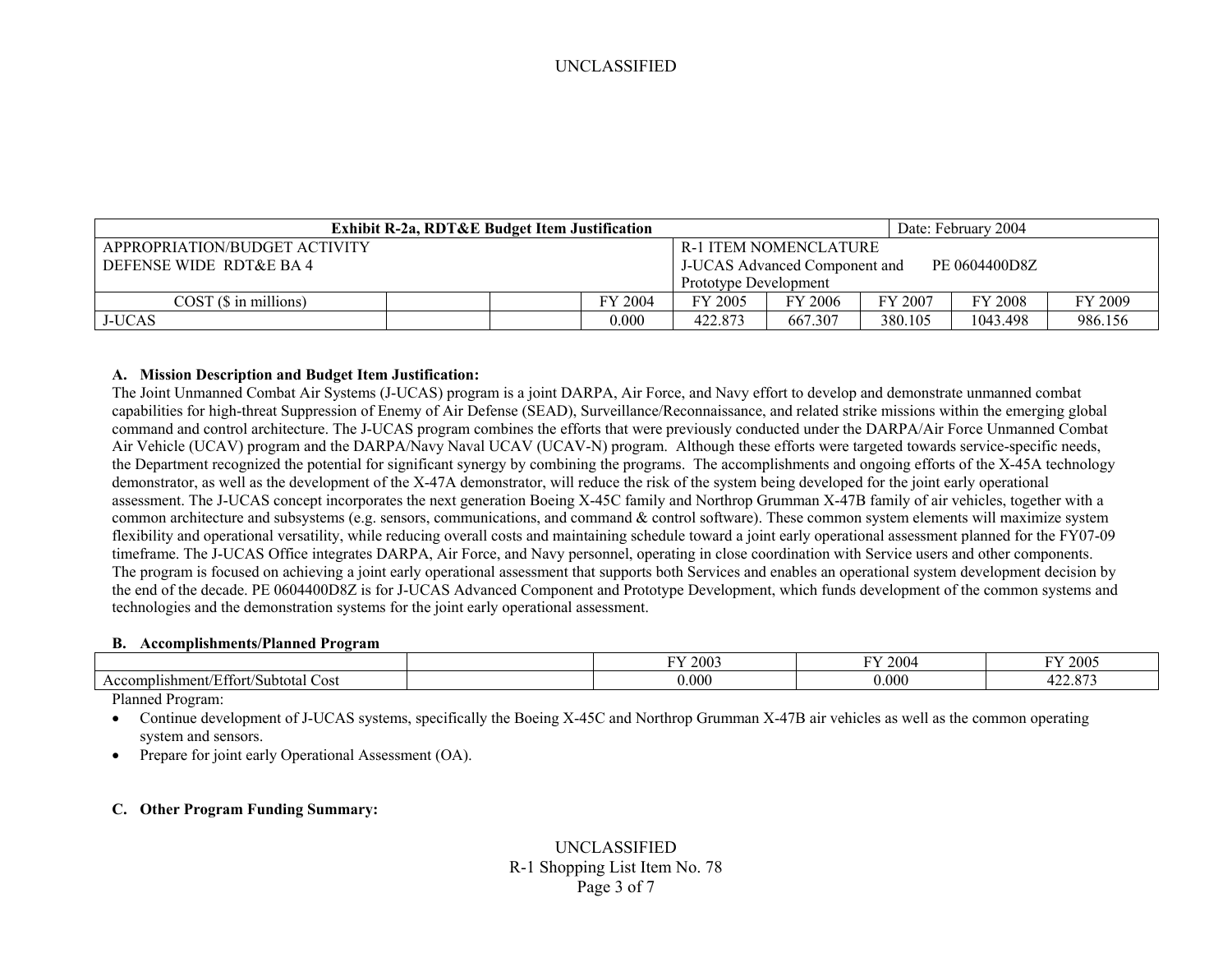|                        |         | UNCLASSIFIED             |                          |                          |         |         |
|------------------------|---------|--------------------------|--------------------------|--------------------------|---------|---------|
|                        | FY 2004 | FY 2005                  | FY 2006                  | FY 2007                  | FY 2008 | FY 2009 |
| PE 0603400D8Z, OSD     |         | 284.617                  | 77.785                   |                          |         |         |
| PE 0603114N, Navy      | 117.865 | $\sim$                   |                          |                          |         |         |
| PE 0604731F, Air Force | 174.449 | $\overline{\phantom{0}}$ | $\overline{\phantom{0}}$ |                          |         |         |
| PE 0207256F, Air Force | 2.305   | $\overline{\phantom{0}}$ | $\overline{\phantom{a}}$ |                          |         |         |
| PE 0603285E, DARPA     | 38.385  | $\overline{\phantom{a}}$ |                          | $\overline{\phantom{0}}$ |         |         |

## **D. Acquisition Strategy:**

The J-UCAS Advanced Technology Development and Risk Reduction acquisition strategy is to prove the basic technological feasibility of the J-UCAS concept with the X-45A technology demonstrator and to prove the military utility through the next generation demonstrators – the X-45C and the X-47B demonstrators. This effort is tightly coupled with PE 0604400D8Z (J-UCAS Advanced Component and Prototype Development), which complements the work under this program element to deliver systems for the joint early operational assessment, using a common architecture and subsystems.

#### **E. Major Performers:**

The Boeing Company, St. Louis, MO The Boeing Company, Seattle, WA Northrop Grumman Corporation, El Segundo, CA Northrop Grumman Corporation, Rancho Bernardo, CA Northrop Grumman Corporation, Palmdale, CA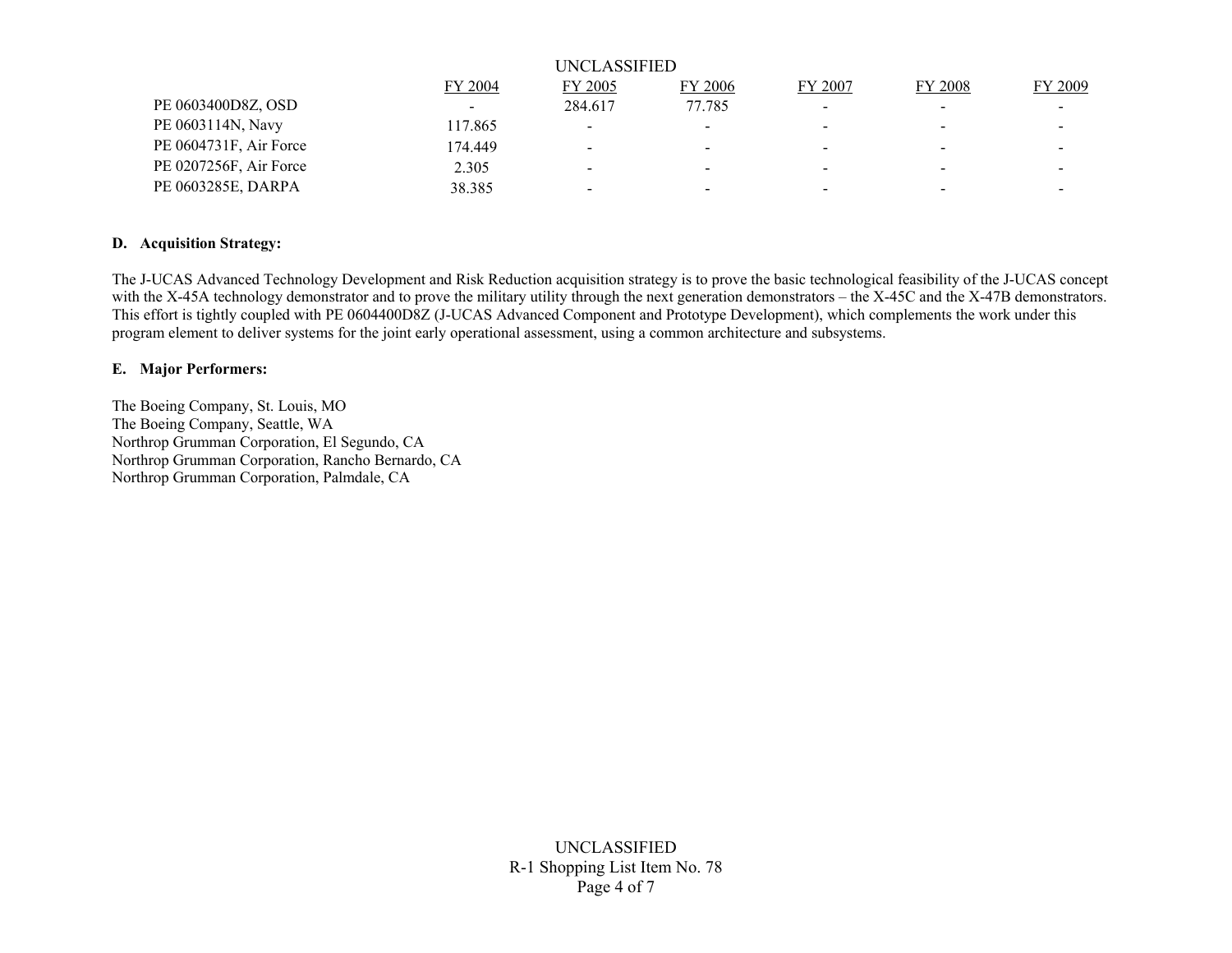| Exhibit R-3 Cost Analysis                                 |                              | Date: February 2004                          |                               |              |              |                                                                                                          |                   |  |  |  |
|-----------------------------------------------------------|------------------------------|----------------------------------------------|-------------------------------|--------------|--------------|----------------------------------------------------------------------------------------------------------|-------------------|--|--|--|
| APPROPRIATION/BUDGET ACTIVITY<br>RDT&E, Defense-wide/BA 4 |                              |                                              | PROGRAM ELEMENT<br>0603851D8Z |              |              | PROJECT NAME AND NUMBER<br>Environmental Security Technology Certification Program (ESTCP)<br>0603851D8Z |                   |  |  |  |
| <b>Cost Categories</b>                                    | Contract<br>Method<br>& Type | Performing Activity<br>& Location            | FY 2003<br>Cost               | FY 2004 Cost | FY 2005 Cost | Cost to Complete                                                                                         | <b>Total Cost</b> |  |  |  |
| Product Development:                                      |                              |                                              |                               |              |              |                                                                                                          | Continuing        |  |  |  |
| $X-45$                                                    | <b>OTA</b>                   | <b>Boeing Phantom</b><br>Works, St. Louis MO |                               |              | 137.599      | 650.662                                                                                                  |                   |  |  |  |
| $X-47$                                                    | <b>OTA</b>                   | Northrop Grumman,<br>El Segundo, CA          |                               |              | 116.835      | 885.852                                                                                                  |                   |  |  |  |
| Common Systems                                            | <b>TBD</b>                   |                                              |                               |              | 150.243      | 1033.238                                                                                                 | Continuing        |  |  |  |
| Subtotal Product Development                              |                              |                                              |                               |              | 404.677      | 2569.752                                                                                                 |                   |  |  |  |
| T&E:                                                      |                              |                                              |                               |              |              |                                                                                                          |                   |  |  |  |
| Operational Assessment (OA)                               |                              |                                              |                               |              | 0.100        | 372.740                                                                                                  |                   |  |  |  |
| Subtotal T&E                                              |                              |                                              |                               |              | 0.100        | 372.740                                                                                                  |                   |  |  |  |
| Management Services:                                      |                              |                                              |                               |              | 18.096       | 134.574                                                                                                  |                   |  |  |  |
| <b>Subtotal Management Services</b>                       |                              |                                              |                               |              | 18.096       | 134.574                                                                                                  |                   |  |  |  |
| <b>Total Cost</b>                                         |                              |                                              |                               |              | 422.873      | 3077.066                                                                                                 |                   |  |  |  |
| Remarks                                                   |                              |                                              |                               |              |              |                                                                                                          |                   |  |  |  |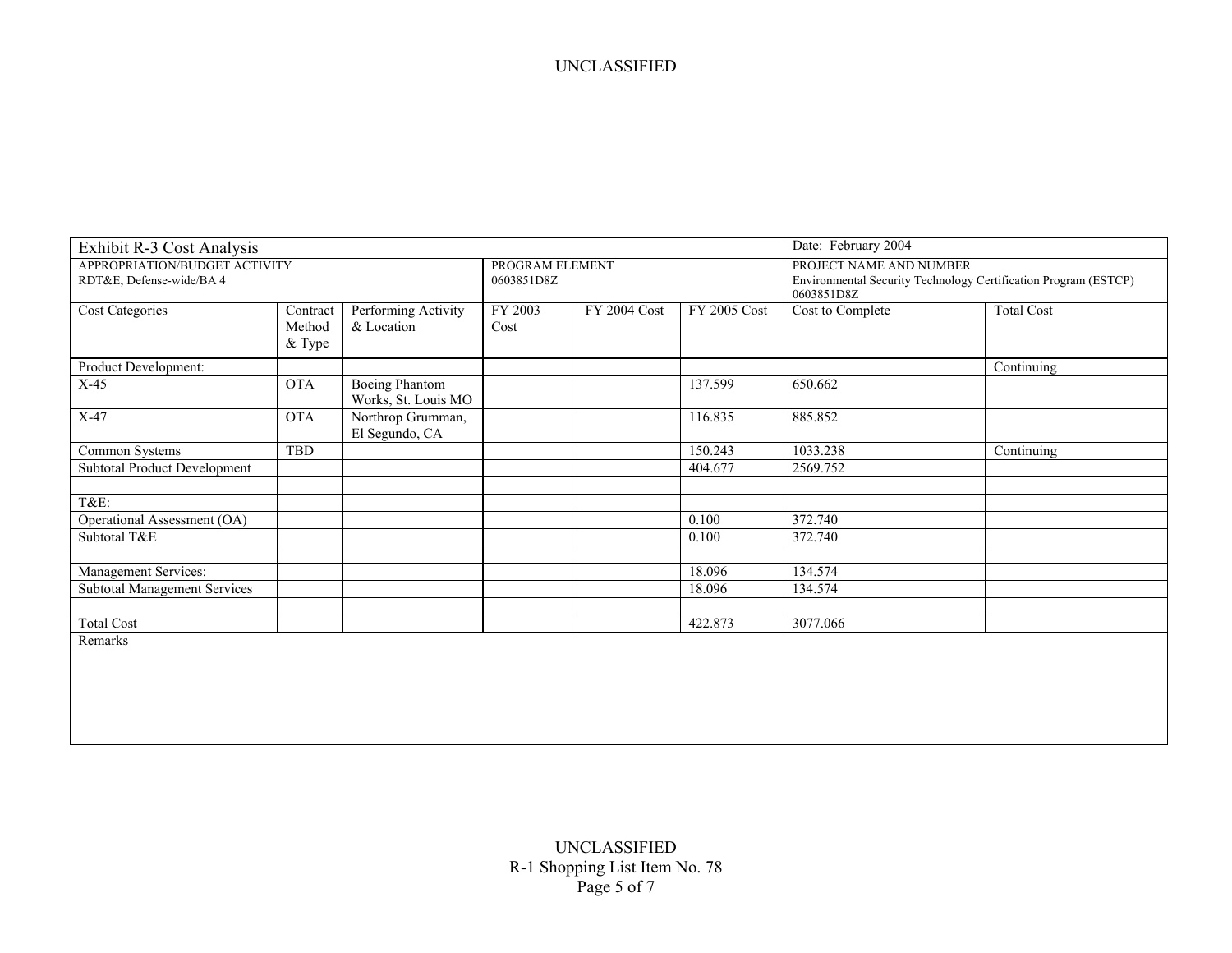|                               | <b>Exhibit R-4, Schedule Profile</b> |   |   |  |  |   |      |                                               |  |                                 |                |   |  | Date: February 2004 |                       |   |  |   |               |   |                         |      |   |  |                  |      |   |  |   |      |   |  |   |              |   |
|-------------------------------|--------------------------------------|---|---|--|--|---|------|-----------------------------------------------|--|---------------------------------|----------------|---|--|---------------------|-----------------------|---|--|---|---------------|---|-------------------------|------|---|--|------------------|------|---|--|---|------|---|--|---|--------------|---|
| Appropriation/Budget Activity |                                      |   |   |  |  |   |      |                                               |  | Program Element Number and Name |                |   |  |                     |                       |   |  |   |               |   | Project Number and Name |      |   |  |                  |      |   |  |   |      |   |  |   |              |   |
| DEFENSE WIDE RDT&E/B.A. 4     |                                      |   |   |  |  |   |      | PE 0604400D8Z - J-UCAS Advanced Component and |  |                                 |                |   |  |                     |                       |   |  |   | <b>J-UCAS</b> |   |                         |      |   |  |                  |      |   |  |   |      |   |  |   |              |   |
|                               |                                      |   |   |  |  |   |      |                                               |  |                                 |                |   |  |                     | Prototype Development |   |  |   |               |   |                         |      |   |  |                  |      |   |  |   |      |   |  |   |              |   |
| Fiscal Year                   | 2002                                 |   |   |  |  |   | 2003 |                                               |  |                                 | 2004           |   |  |                     | 2005                  |   |  |   | 2006          |   |                         | 2007 |   |  |                  | 2008 |   |  |   | 2009 |   |  |   | 2010         |   |
|                               |                                      | 2 | 3 |  |  | 2 | 3    | 4                                             |  | 2                               | $\mathfrak{z}$ | 4 |  | 2                   | 3                     | 4 |  | 2 | 3             | 4 |                         | 2    | 3 |  | 2                | 3    | 4 |  | 2 | 3    | 4 |  | 2 | $\mathbf{3}$ | 4 |
| $X-45A$                       |                                      |   |   |  |  |   |      |                                               |  |                                 |                |   |  |                     |                       |   |  |   |               |   |                         |      |   |  |                  |      |   |  |   |      |   |  |   |              |   |
| Demonstrations                |                                      |   |   |  |  |   |      |                                               |  |                                 |                |   |  |                     |                       |   |  |   |               |   |                         |      |   |  |                  |      |   |  |   |      |   |  |   |              |   |
|                               |                                      |   |   |  |  |   |      |                                               |  |                                 |                |   |  |                     |                       |   |  |   |               |   |                         |      |   |  |                  |      |   |  |   |      |   |  |   |              |   |
| <b>J-UCAS</b>                 |                                      |   |   |  |  |   |      |                                               |  |                                 |                |   |  |                     |                       |   |  |   |               |   |                         |      |   |  |                  |      |   |  |   |      |   |  |   |              |   |
| Demonstrator                  |                                      |   |   |  |  |   |      |                                               |  |                                 |                |   |  |                     | Flight Demos Begin ▲  |   |  |   |               |   |                         |      |   |  | Flight Demos End |      |   |  |   |      |   |  |   |              |   |
| Development                   |                                      |   |   |  |  |   |      |                                               |  |                                 |                |   |  |                     |                       |   |  |   |               |   |                         |      |   |  |                  |      |   |  |   |      |   |  |   |              |   |
| Common                        |                                      |   |   |  |  |   |      |                                               |  |                                 |                |   |  |                     |                       |   |  |   |               |   |                         |      |   |  |                  |      |   |  |   |      |   |  |   |              |   |
| Systems                       |                                      |   |   |  |  |   |      |                                               |  |                                 |                |   |  |                     |                       |   |  |   |               |   |                         |      |   |  |                  |      |   |  |   |      |   |  |   |              |   |
| Development                   |                                      |   |   |  |  |   |      |                                               |  |                                 |                |   |  |                     |                       |   |  |   |               |   |                         |      |   |  |                  |      |   |  |   |      |   |  |   |              |   |
| Joint Early                   |                                      |   |   |  |  |   |      |                                               |  |                                 |                |   |  |                     |                       |   |  |   |               |   |                         |      |   |  |                  |      |   |  |   |      |   |  |   |              |   |
| Operational                   |                                      |   |   |  |  |   |      |                                               |  |                                 |                |   |  |                     |                       |   |  |   |               |   |                         |      |   |  |                  |      |   |  |   |      |   |  |   |              |   |
| Assessment                    |                                      |   |   |  |  |   |      |                                               |  |                                 |                |   |  |                     |                       |   |  |   |               |   |                         |      |   |  |                  |      |   |  |   |      |   |  |   |              |   |